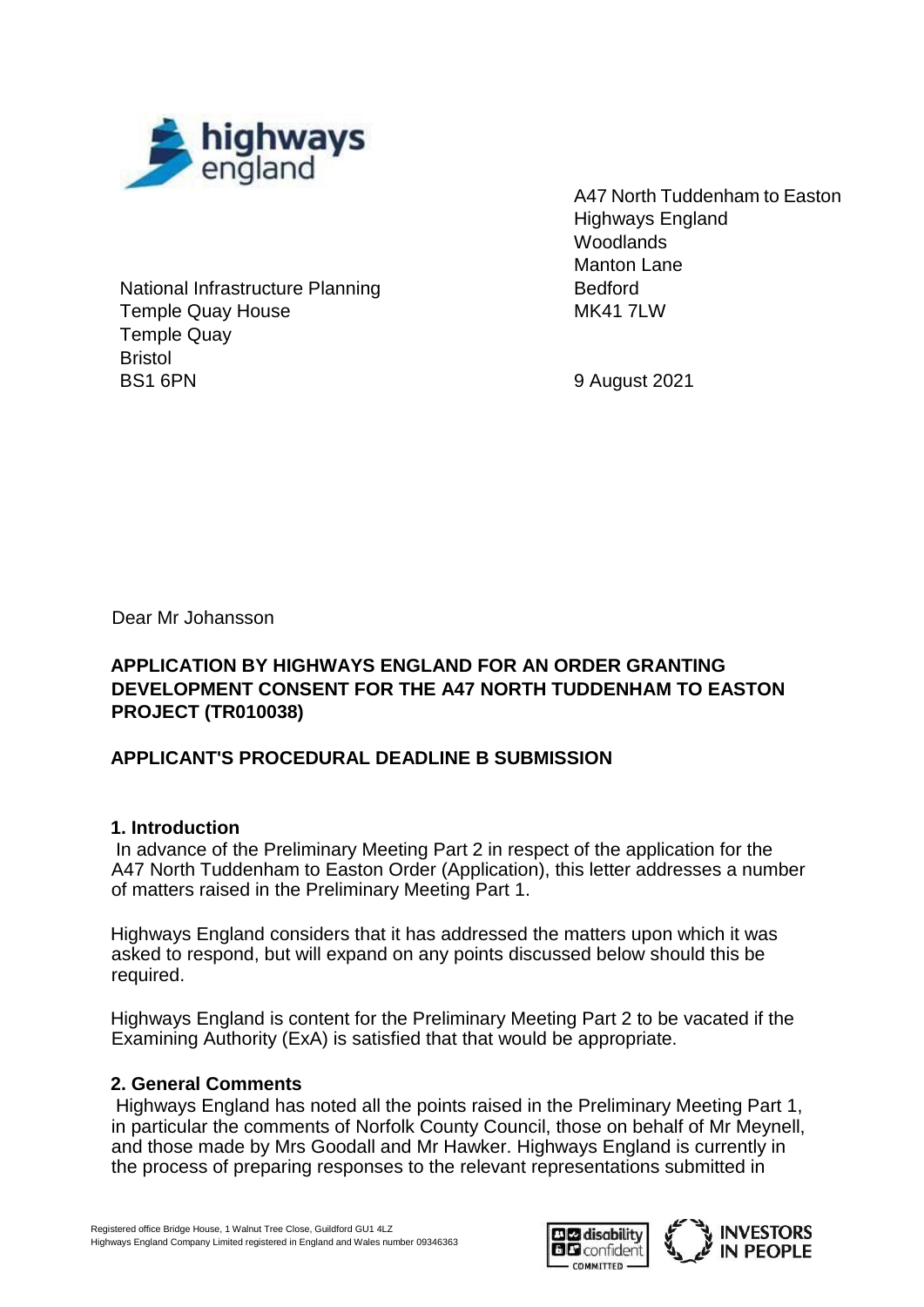readiness for Deadline 1. It considers that the majority of issues which were raised in the Preliminary Meeting are more appropriately addressed in those responses, and in response to any subsequent written representations that are made.

Although specific points are addressed below, in respect of the identification of principal issues, the oral submissions made by Highways England at the Preliminary Meeting set out the wide discretion afforded to the ExA.

## **3. Agenda Item 4 – Issue Specific Hearing**

Highways England acknowledges the request for an issue specific hearing in relation to the Wood Lane Junction. It is for the ExA to determine whether an issue specific hearing would assist it in his determination. However, Highways England notes that the Examination is intended to be primarily a written process, and, moreover, it would be unusual for an issue specific hearing to be focussed on a single location on a linear scheme.

Further, Highways England confirms that it is already in discussion with Mr MeynelI's representatives regarding the provision of additional data. As Mr Meynell's representatives are likely to require some time to produce an alternative design, Highways England suggests that allocating the design of the Wood Lane Junction its own issue specific hearing in advance of the production of that alternative design may be premature.

Highways England agrees that a Statement of Common Ground (SoCG) with Mr Meynell may assist the ExA, but considers that any SoCG should be agreed once any alternative design proposal has been submitted to the Examination. It is perhaps after an SoCG has been produced that the ExA will be best able to determine whether he would be assisted by oral submissions.

### **4. Agenda Item 4 – Assessment of principal issues – Climate Emergency Planning and Policy**

Highways England is committed to providing a response to the procedural matter raised in the Procedural Deadline A letter submitted by Dr Andrew Boswell on behalf of Climate Emergency Planning and Policy (CEPP).

Highways England notes that cumulative and in combination effects, climate change, consideration of the carbon budgets and the Government's zero emissions policy are all listed in Annex C as principal issues. The ExA will be well aware of the relevant statutory requirements. Annex C already notes that matters not identified as principal issues may nevertheless be important and relevant issues. On that basis, Highways England does not consider that it is necessary to amend Annex C to include "cumulative carbon emissions" as a specific sub-heading, but equally, as the issue will be addressed in any event, it does not oppose such an amendment.

## **5. Agenda Item 5 – Draft Examination Timetable**

Highways England refers to its comments on the ExA's timetable provided in its letter responding to the ExA's Rule 6 letter.



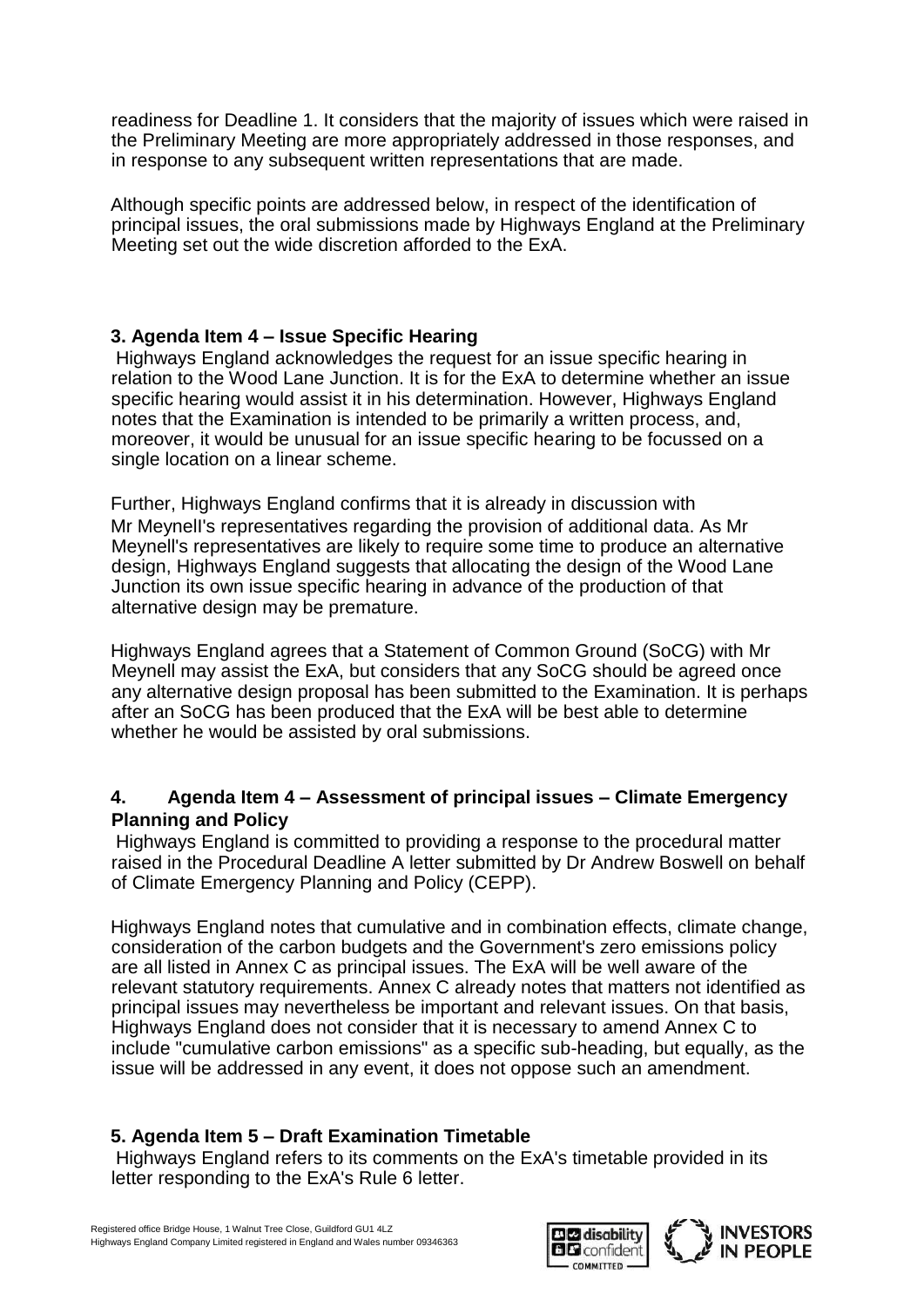**6. Proposed Attendees at Preliminary Meeting Part 2 / Open Floor Hearing 1**

Should the ExA determine that a further Preliminary Meeting is required, the list of proposed attendees on behalf of Highways England is enclosed as Schedule 1.

The list of proposed attendees on behalf of Highways England at Open Floor Hearing 1 is enclosed as Schedule 2.

Your sincerely



Project Manager



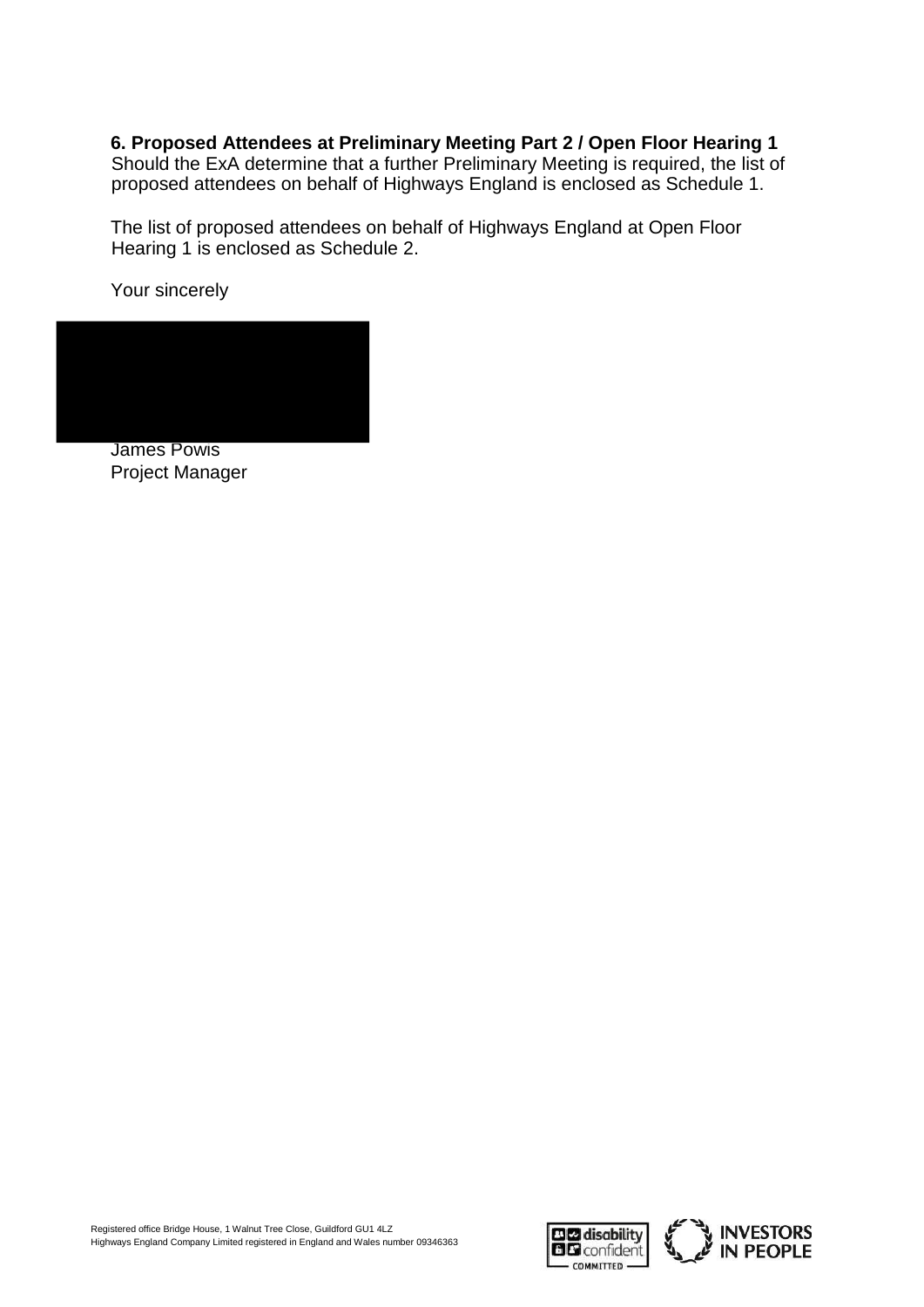#### **SCHEDULE 1**

# List of Applicant Attendees at Preliminary Meeting Part 2

| <b>Attendee</b>                                                            | <b>Organisation</b>           | <b>Email</b>           | <b>Phone Number</b> |
|----------------------------------------------------------------------------|-------------------------------|------------------------|---------------------|
| <b>Michael Fry</b><br>(Barrister -<br>consultant to WBD,<br>Speaker at PM) | <b>Womble Bond</b>            | @ftbchambers.co.uk     |                     |
| <b>Claire Brook</b><br>(Lead Legal<br><b>Advisor</b> )                     | Dickinson (UK)<br>LLP         | @wbd-uk.com            |                     |
| <b>Kate Ashworth</b>                                                       |                               | @wbd-uk.com            |                     |
| <b>James Powis</b><br>(Project Manager)                                    |                               | @highwaysengland.co.u  |                     |
| <b>Glen Owen</b><br>(Senior Project<br>Manager)                            | <b>Highways England</b>       | @highwaysengland.co.uk |                     |
| <b>Brian</b><br>(Project Manager)                                          | <b>Harrison</b> Galliford Try | @gallifordtry.co.uk    |                     |
| <b>Barrie</b><br><b>Arthur</b><br>(Project Manager)                        |                               | @sweco.co.uk           |                     |
| <b>Michael</b><br><b>Robinson</b><br>(DCO Lead)                            | Sweco                         | @sweco.co.uk           |                     |